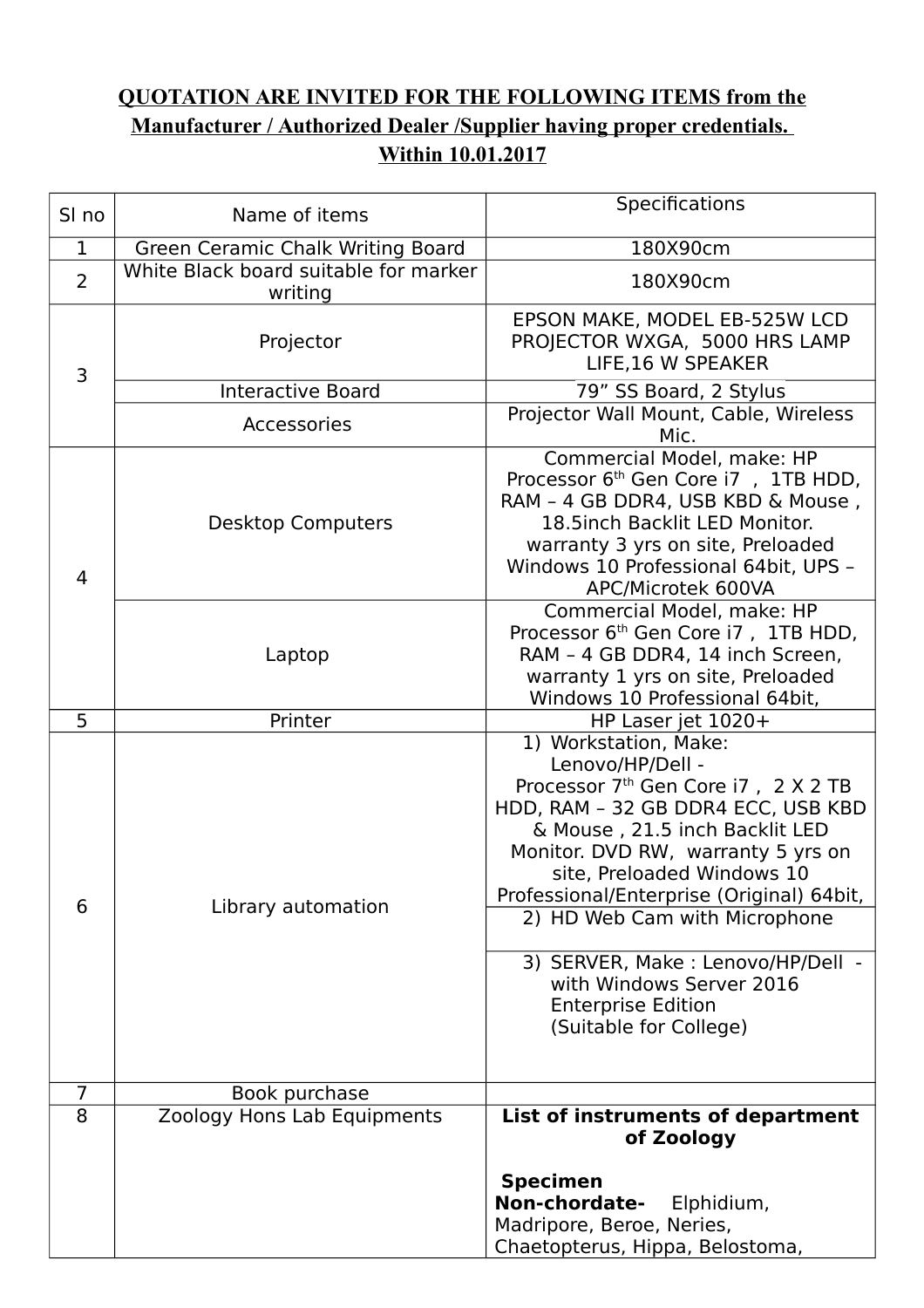|    |                                               | Patella, octopus<br>Chordate- vipa, Hydrophis, Passer,<br>Ploceus, Pycnonotus, Halcyon,<br>Dinopium, Pteropus<br>Bones- vertebrae of snakes, skull of<br>Bufo & Rana, chelonia, venomous snake,<br>canis<br><b>Applied Zoology</b> - Giardia,<br>Trypanosoma,<br>Plasmodium, Hispa, Apion, Silkworm life<br>history stage, honey bee, lac<br>insect, Phlebotomus, Harpodon<br>neherias.<br><b>Chick embryo</b> (24h,48h,72h,96h,)<br><b>cleavage stage</b> blastula and gastrula<br>of frog.<br>Microscope- Olympus Trinocular with<br>high mega pixel digital camera<br>Single channel autoclavableable<br>micropipette-0.5-100µl<br>Laminar air flow, Homogenizer,<br><b>Ellisa machine, Western Blotting</b><br>apparatus, colorimeter,<br>Spectrophotometer along with<br>cubette, Gel Electrophoresis<br>apparatus, Digital balance.PCR<br>machine, Gel-doc<br>Coupling jar, centrifuge tube 15ml<br>and 50 ml<br>1000 ml,500ml biker(both poly and<br>glass) |
|----|-----------------------------------------------|--------------------------------------------------------------------------------------------------------------------------------------------------------------------------------------------------------------------------------------------------------------------------------------------------------------------------------------------------------------------------------------------------------------------------------------------------------------------------------------------------------------------------------------------------------------------------------------------------------------------------------------------------------------------------------------------------------------------------------------------------------------------------------------------------------------------------------------------------------------------------------------------------------------------------------------------------------------------|
| 9  | <b>Equipments for Chemistry</b><br>Department | 1) Digital Balance - up to 2 decimal<br>Brand - Infra Digi<br>a) Model - IN $10K$<br>b) Model - IN 300 gm.                                                                                                                                                                                                                                                                                                                                                                                                                                                                                                                                                                                                                                                                                                                                                                                                                                                         |
| 10 | Wi-Fi connectivity                            | Hot spot point around campus for use<br>of 1000 devices                                                                                                                                                                                                                                                                                                                                                                                                                                                                                                                                                                                                                                                                                                                                                                                                                                                                                                            |
| 11 | Intercom                                      | 20 connection                                                                                                                                                                                                                                                                                                                                                                                                                                                                                                                                                                                                                                                                                                                                                                                                                                                                                                                                                      |
| 12 | <b>CCTV</b>                                   | Panasonic IP Camera 2 MP, 30M Range,<br>32 ch. NVR, PoE Switch, 4 TB HDD -4<br>Nos. with Caballing<br>55" Professional Display, 16x7 hr.<br>operation                                                                                                                                                                                                                                                                                                                                                                                                                                                                                                                                                                                                                                                                                                                                                                                                              |
|    | <b>MatLab Software</b>                        | 5 User, Essential tool 4 nos.                                                                                                                                                                                                                                                                                                                                                                                                                                                                                                                                                                                                                                                                                                                                                                                                                                                                                                                                      |
| 13 | Mathematica                                   | 5 User                                                                                                                                                                                                                                                                                                                                                                                                                                                                                                                                                                                                                                                                                                                                                                                                                                                                                                                                                             |
| 14 | Geography software                            | Arc GIS<br>$(i)$ 5 User<br>(ii) 10 User                                                                                                                                                                                                                                                                                                                                                                                                                                                                                                                                                                                                                                                                                                                                                                                                                                                                                                                            |
| 15 | Sports equipments                             | 1. Spirometer Baseline - BUHL<br>Spirometer - indicator registers<br>forced vital capacity up to 7 lts.                                                                                                                                                                                                                                                                                                                                                                                                                                                                                                                                                                                                                                                                                                                                                                                                                                                            |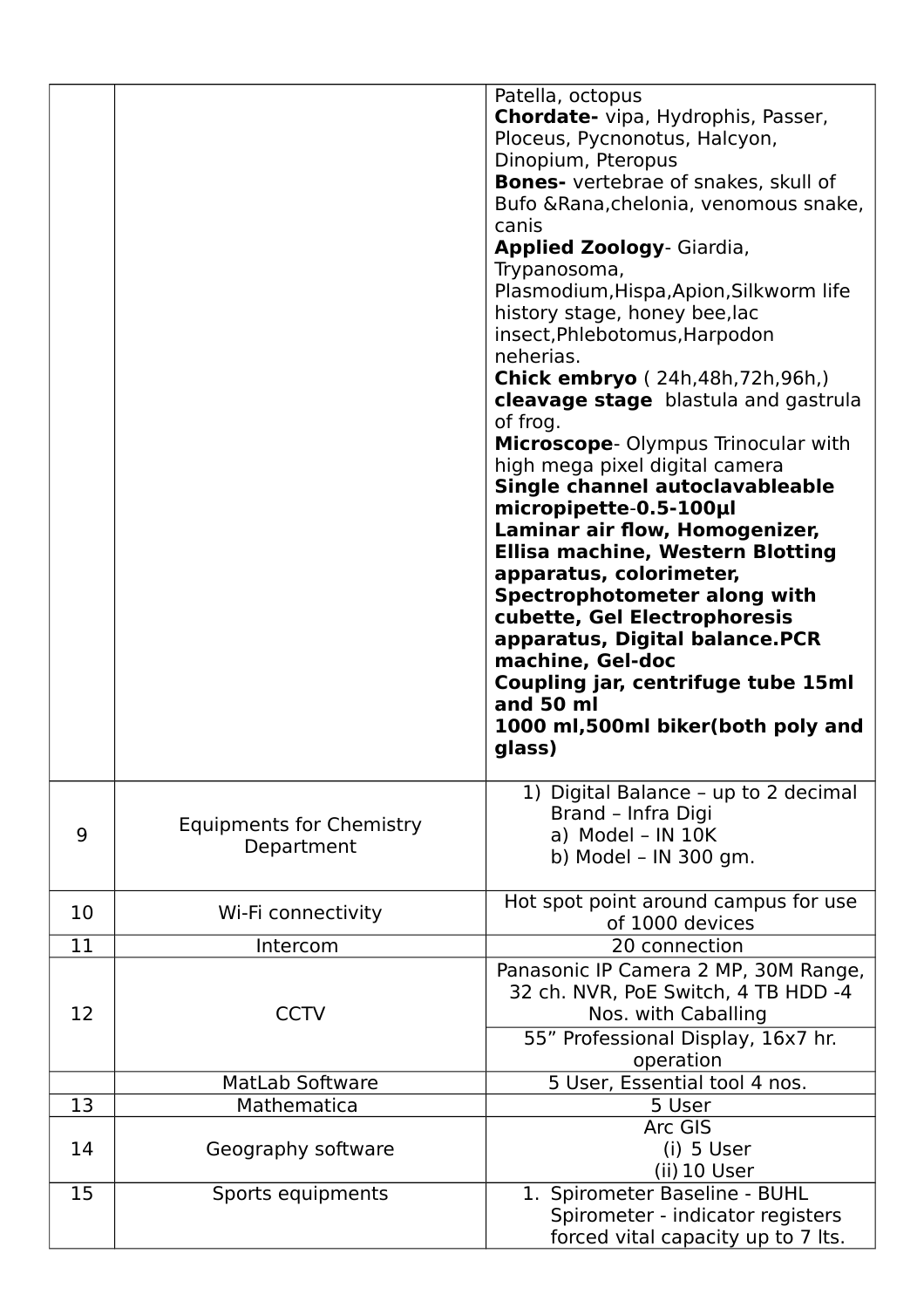| 2. BP Apparatus Model TrustCheck                                    |
|---------------------------------------------------------------------|
| Xpert - Arkray Healthcare - Japan                                   |
| Personal target function Multi                                      |
| user function $40 \times 3$ memory                                  |
| Irregular heart beat detection                                      |
| 3. Six piece Goniometer set -                                       |
| SH5110 Includes 6 pieces; -                                         |
| SH5100 (Finger Goniometer,                                          |
| 5.5"(14cm) long) - SH5102                                           |
| (Robinson Pocket Goniometer, 7"                                     |
| long(18cm), 180°) - SH5103                                          |
| (Goniometer, 7.5" long(19cm)                                        |
| 180°) - SH5104 (Goniometer,                                         |
| 14" long(36cm) 180°) - SH5105                                       |
| (Goniometer, 14" long(36cm)                                         |
| 360°) - SH5106 (X-ray                                               |
|                                                                     |
| Goniometer, 8" long(20cm) 180°)<br>4. Back-Leg- Chest Dynamometer - |
| Analog - SH5007 1no. Designed                                       |
| to measure strength of the major                                    |
| muscle groups of the Back, Leg                                      |
| and Chest. capacity is 300 kg.                                      |
| CE marked & FDA approved                                            |
| 5. Back-Leg- Chest Dynamometer -                                    |
| Analog - SH5007 1no. Designed                                       |
| to measure strength of the major                                    |
| muscle groups of the Back, Leg                                      |
| and Chest.                                                          |
| 6. Extendable goniometer with                                       |
| magnifier - 180 deg or 360 deg.                                     |
| 7. Meltoken Goniometer (Folding)                                    |
| 8. Goniometer - Tele-type                                           |
| 9. Three joint type Goniometer                                      |
| 10.<br>Pelvimeter                                                   |
| 11.<br>Sit-and-Reach trunk                                          |
| flexibility test - standard model                                   |
| 12.<br>Scoliosis meter                                              |
| 13.<br><b>Bodystat Body Composition</b>                             |
| Analyser Model 1500MDD 1 Bio                                        |
| Electrical Impedance technology                                     |
| Display options                                                     |
| Centurion Kit: Includs 2nos<br>14.                                  |
| 1 CAM20 wide sliding caliper; 1                                     |
| CAM10 small bone caliper ; 1                                        |
| Segmometer; 1 Head square with                                      |
| retractable cm. meauring tape; 2                                    |
| Slim Guide Skin fold calipers; 2                                    |
| Steel Anthropometric tapes; 1                                       |
| <b>Carrying Case</b>                                                |
| Harpenden Skin fold caliper<br>15.                                  |
| incl. BRITISH INDICATORS - U.K.                                     |
| Range 80mm. Resolution                                              |
| 0.20mm Repeatability 0.20mm                                         |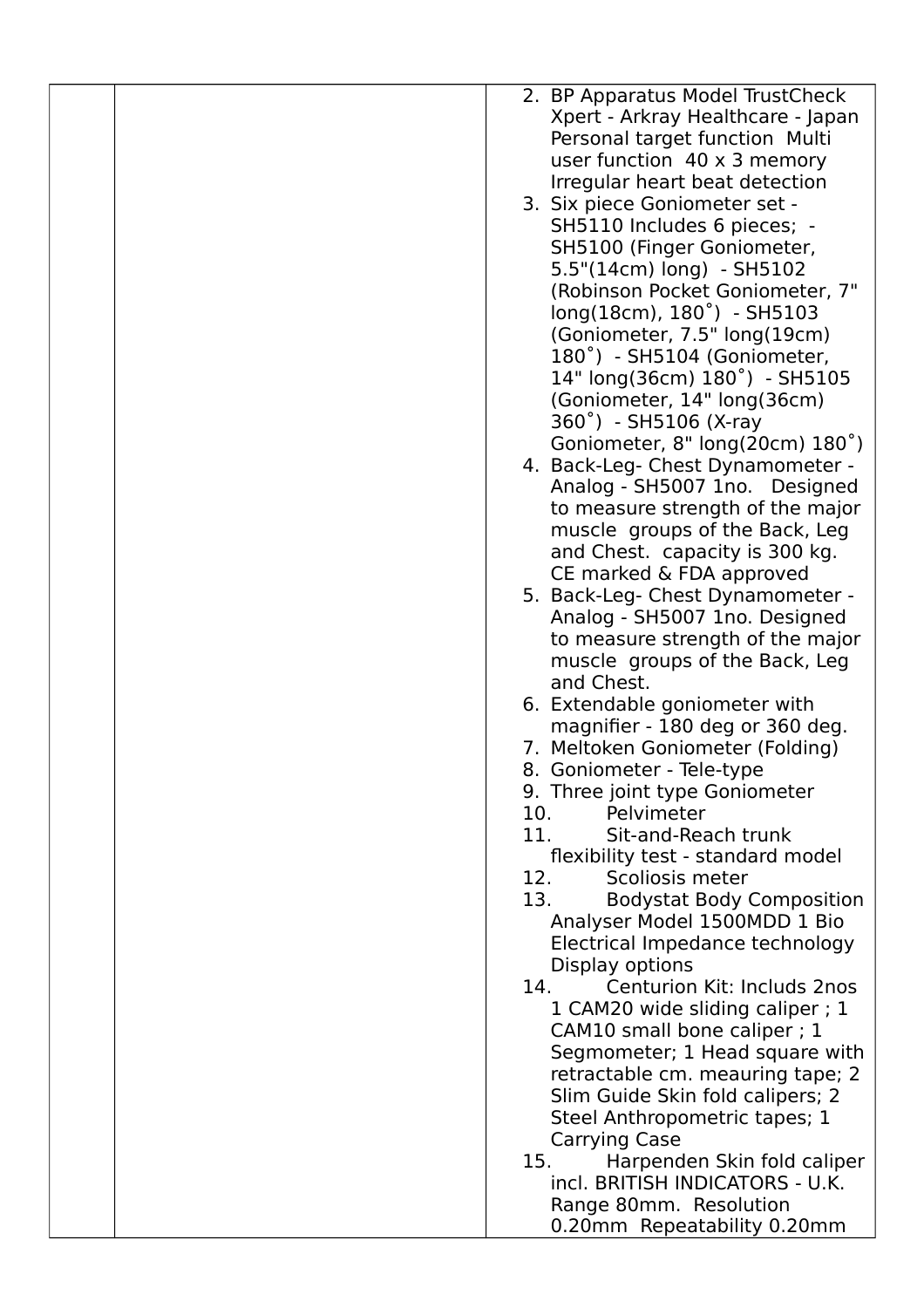|    |                                               | Accuracy 99% CE marked<br>16.<br>Seca 201 - Girth measuring<br>tape<br>17.<br>Seca - 213 - Portable<br>Stadiometer<br>18.<br>Hand Grip Dynamometer<br>Hydraulic Hand dynamometer<br>with digital display - SH5001<br>Includes: Designed for reliable<br>grip-force evaluations from 0 to<br>90 kg. Dual scale readout<br>display, kg and lb. Peak-hold<br>needle automatically retains the<br>highest reading until reset<br>Handle easily adjusts 5 grip<br>positions from 1 3/8" - 3 3/8" in<br>half inch increments to<br>accommodate any hand size.<br>19.<br>Hand Evaluation kit:<br>Includes 7 pieces; - Hydraulic<br>Hand Dynamometer (SH5001) -<br>Hydraulic Pinch Gauge (SH5005)<br>- Finger Goniometer (SH5100) 3<br>point Discriminator, Wartenburg<br>Pinwheel, Finger Circumference<br>Gauge and Functional Finger<br>motion gauge. - All will come in<br>a hard-plastic carrying case. - CE<br>marked and FDA approved.<br>20.<br>Hurdles (Nelco) Height<br>Adjustable.<br>21<br>Discus: 1kg, 1.5kg & 2kg<br>(Nelco) Rubber Made<br>Shot: 4kg (Nelco) Rubber<br>22.<br>made<br>23.<br>Cone: 6", 9", 12" & 18"<br>24.<br><b>Football: Cosco</b><br>25. Volleyball: Spartan<br>26.<br><b>Handball: Cosco</b><br>Cricket bat: BDM/GM<br>27.<br>(Different Qualities |
|----|-----------------------------------------------|--------------------------------------------------------------------------------------------------------------------------------------------------------------------------------------------------------------------------------------------------------------------------------------------------------------------------------------------------------------------------------------------------------------------------------------------------------------------------------------------------------------------------------------------------------------------------------------------------------------------------------------------------------------------------------------------------------------------------------------------------------------------------------------------------------------------------------------------------------------------------------------------------------------------------------------------------------------------------------------------------------------------------------------------------------------------------------------------------------------------------------------------------------------------------------------------------------------------------------------------------------------------------------|
|    |                                               |                                                                                                                                                                                                                                                                                                                                                                                                                                                                                                                                                                                                                                                                                                                                                                                                                                                                                                                                                                                                                                                                                                                                                                                                                                                                                |
|    |                                               | 28.<br>Hockey Sticks: (Nelco)<br>Hockey Ball: (Nelco)<br>29.                                                                                                                                                                                                                                                                                                                                                                                                                                                                                                                                                                                                                                                                                                                                                                                                                                                                                                                                                                                                                                                                                                                                                                                                                   |
|    |                                               |                                                                                                                                                                                                                                                                                                                                                                                                                                                                                                                                                                                                                                                                                                                                                                                                                                                                                                                                                                                                                                                                                                                                                                                                                                                                                |
| 16 | Maintenance of Gym                            | Repairing of the Gym Equipments on<br>spot Viz - Multigym, Trademill, Bicycle<br>ergo meter and Gymnastics<br>Equipments.                                                                                                                                                                                                                                                                                                                                                                                                                                                                                                                                                                                                                                                                                                                                                                                                                                                                                                                                                                                                                                                                                                                                                      |
| 17 | <b>Neelkamal Desk Bench</b>                   | MKSD72                                                                                                                                                                                                                                                                                                                                                                                                                                                                                                                                                                                                                                                                                                                                                                                                                                                                                                                                                                                                                                                                                                                                                                                                                                                                         |
| 18 | Class room up gradation (Smart Class<br>room) | EPSON MAKE, MODEL EB-525W LCD<br>PROJECTOR WXGA, 5000 HRS LAMP<br>LIFE, 16 W SPEAKER<br>79" SS board, 2 Stylus                                                                                                                                                                                                                                                                                                                                                                                                                                                                                                                                                                                                                                                                                                                                                                                                                                                                                                                                                                                                                                                                                                                                                                 |